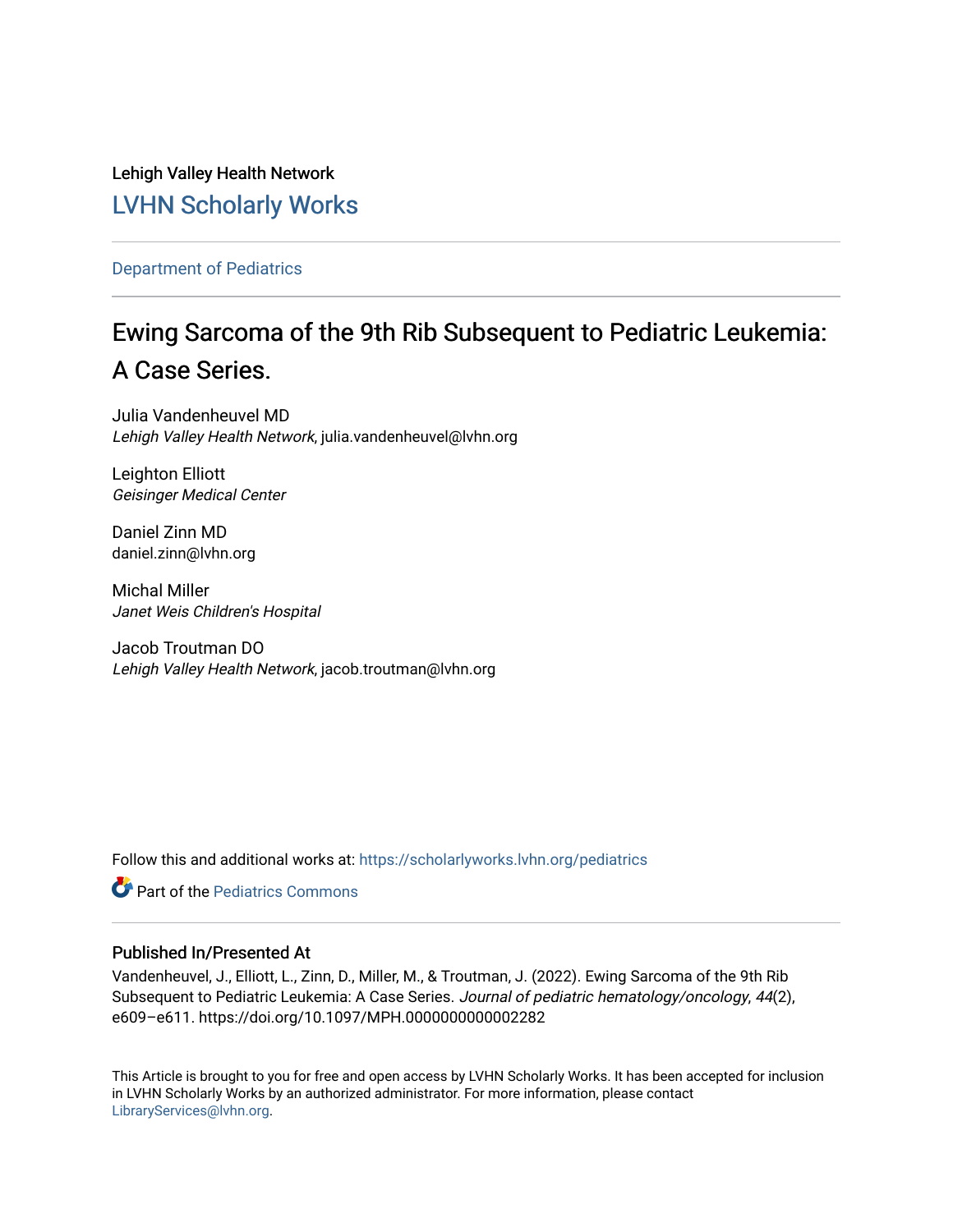## Ewing Sarcoma of the 9th Rib Subsequent to Pediatric Leukemia: A Case Series

Julia Vandenheuvel, MD,\* Leighton Elliott, MD,† Daniel Zinn, MD,‡ Michal Miller, MD, § and Jacob Troutman, DO‡

Summary: Ewing sarcoma is an aggressive malignancy of bone and soft tissue that accounts for ∼2% of cases of childhood cancer. It has been rarely reported as a secondary neoplasm. Data from the Childhood Cancer Survivor Study has evaluated secondary sarcomas in 5-year survivors of childhood cancer. We report 2 pediatric patients in northeast Pennsylvania, who developed secondary Ewing sarcoma of the 9th rib within 5 years of primary childhood leukemia diagnoses.

Key Words: Ewing sarcoma, sarcoma, secondary malignancy, EWSR1, childhood cancer

(J Pediatr Hematol Oncol 2022;44:e609–e611)

E wing sarcoma (EWS) is a high-grade sarcoma described<br>as a small round cell tumor of bone and soft tissue.<sup>1,2</sup> EWS is an aggressive malignancy that accounts for ∼2% of cases of childhood cancer, most commonly occurring in adolescent and young adult patients. The metastatic pattern is typically hematogenous, with lung, bone, and bone marrow being the most common sites of metastasis. Ewing sarcoma family of tumors (ESFT) have been rarely reported as a secondary malignant neoplasm after treatment of childhood cancer. Friedman et  $al<sup>3</sup>$  studied subsequent neoplasms through the Childhood Cancer Survivor Study (CCSS) data and found that secondary neoplasms occur more frequently among females, patients older at time of cancer diagnosis, and those treated with radiation therapy. With increasing awareness of adverse long-term sequalae in survivors of childhood cancer, the most feared complications include subsequent malignant neoplasms.<sup>4</sup> We describe 2 pediatric cases of secondary EWS of the 9th rib that presented following surveillance visits for diagnoses of primary precursor B-acute lymphoblastic leukemia (pre B-ALL) and acute myeloid leukemia (AML) within northeast Pennsylvania. Further investigation regarding these cases of secondary EWS is warranted to identify potential risk factors and emphasize the importance of surveillance cancer screening.

The authors declare no conflict of interest.

Reprints: Julia Vandenheuvel, MD, Lehigh Valley Reilly Children's Hospital, 1200 South Cedar Crest Boulevard, Allentown, PA 18103 (e-mail: [julia.vandenheuvel@lvhn.org\)](mailto:julia.vandenheuvel@lvhn.org).

#### CASE DESCRIPTIONS

Patient 1 was a previously healthy 9-year-old female who presented to her pediatrician with a fever and right-sided neck mass. Laboratory evaluation revealed pancytopenia with a platelet count of 13,000/µL, white blood count of 4000/µL, and hemoglobin of 6.0 g/dL. Computed tomography (CT) of the neck, chest, and abdomen revealed cervical lymphadenopathy, right greater than left, and hepatosplenomegaly. Subsequent bone marrow aspiration revealed lymphoblast morphology (92% blasts) and flow cytometry consistent with pre B-ALL. Cytogenics were notable for hyperdiploid karyotype with 56 chromosomes and trisomy 4, 10, and 17 positive. Central nervous system classification was negative. The patient underwent treatment for standard risk pre B-ALL per the Children's Oncology Group (COG) protocol AALL0932 and achieved complete remission. She received a cumulative of 75 mg/m2 of anthracyclines. Almost 46 months after completing chemotherapy, the patient presented with complaints of right-sided chest pain and dyspnea. Chest radiograph was unrevealing for acute pathology. Three weeks later, she developed increasing pain and swelling of her chest. CT chest revealed a large lesion involving the right chest wall. The lesion was biopsied, and pathology demonstrated a small round blue cell tumor consistent with EWS. Flow cytometry was notable for EWSRI (22q12) gene rearrangement. Positron emission



FIGURE 1. Positron emission tomography/computed tomography for patient 1 showing radiotracer uptake in the right 9th rib consistent with active malignancy.

Copyright  $\odot$  2021 Wolters Kluwer Health, Inc. All rights reserved.

Received for publication February 23, 2021; accepted June 14, 2021. From the Departments of \*Pediatrics; ‡Pediatric Hematology/Oncology,

Lehigh Valley Reilly Children's Hospital, Allentown; †Department of Internal Medicine-Pediatrics, Geisinger Medical Center; and §Department of Pediatric Hematology/Oncology, Janet Weis Children's Hospital, Danville, PA.

Copyright © 2021 Wolters Kluwer Health, Inc. All rights reserved.

J Pediatr Hematol Oncol Volume 44, Number 2, March 2022 www.jpho-online.com | e609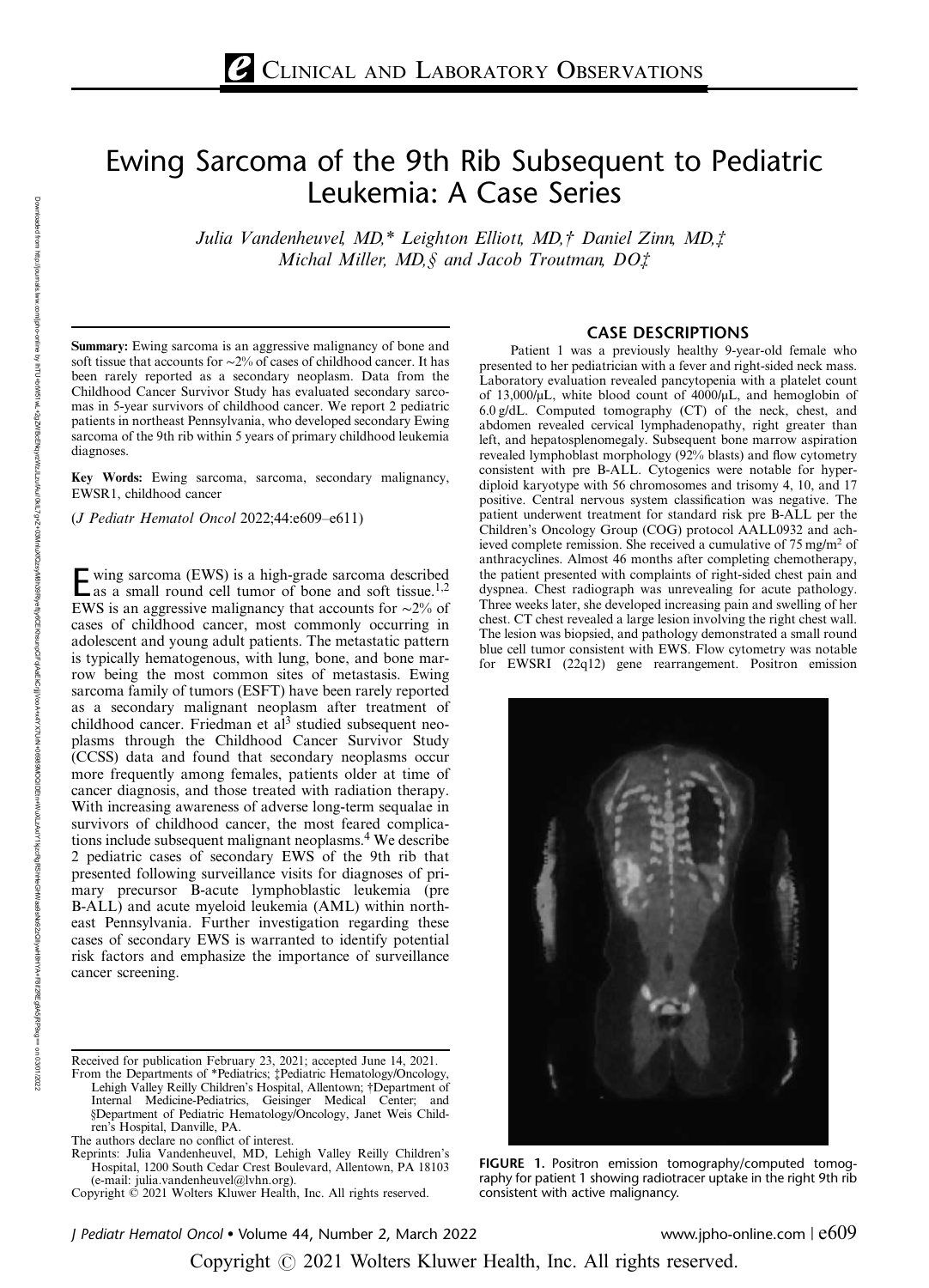tomography (PET) scan revealed localized EWS of the right 9th rib with regional lymphadenopathy (Fig. 1). The patient was treated through the COG protocol AEWS0031 (regimen  $B_2$ ) with proton radiation  $(5580 \text{ cGy})$  to achieve remission; lifetime anthracycline total was  $450 \text{ mg/m}^2$ . Fourteen months later, she endorsed rightsided chest and wrist pain. Surveillance PET/CT revealed findings of a new metabolically active tumor within a 7.3×8.2×7 cm soft tissue mass in the central and posterior aspects of the right lung. Her previous lesions remained stable and there were no other areas of radiotracer uptake. Biopsy confirmed relapsed EWS positive for EWSR1 rearrangement. Bone marrow evaluation at time of relapse was negative. She underwent 7 cycles of individualized salvage therapy with temozolomide and irinotecan with progression of her right lung mass. She was subsequently enrolled in the pediatric MATCH (Molecular Analysis for Therapy Choice) trial (COG APEC1621) with no match identified. She had significant progression and underwent palliative radiation with 60% decrease in tumor size. She is currently undergoing further chemotherapy at time of writing this document.

Patient 2 was a previously healthy 14-year-old male who presented with 3 weeks of right lower rib pain associated with night sweats, fatigue, and flu-like symptoms. Laboratory evaluation revealed leukocytosis (29,220/µL), severe thrombocytopenia  $(34,000/\mu L)$ , and anemia  $(11.1 \text{ g/dL})$ . CT scan of the abdomen and pelvis revealed splenomegaly and no bony lesions. Peripheral blood flow cytometry showed 58% blasts with myeloid phenotype concerning for AML. Subsequent bone marrow aspiration exhibited myeloblast morphology (75% blasts) and flow cytometry consistent with AML, non-M3 subtype. Cytogenetics revealed karyotype 45,  $X, -Y$  (loss of Y chromosome) and  $t(8,21)(q22; q22)$ , positive for the RUNX1T1/RUNX1 fusion protein. Central nervous system classification was negative. The patient underwent standard chemotherapy per the COG AAML1031 protocol and achieved complete remission. He received a cumulative of 492 mg/m<sup>2</sup> of anthracyclines. Five months after completing treatment, he developed back pain. Radiograph of the thoracic spine was unremarkable, however, the pain intermittently persisted. Three months later, he presented to the emergency room for worsening back pain radiating to the right upper quadrant. CT scan showed an expansile permeative lesion with periosteal reaction involving the right posterior 9th rib. Biopsy revealed a small round blue cell tumor and flow cytometry suspicious for a nonhematolymphoid tumor consistent with EWS. PET/ CT showed localized disease (Fig. 2). Bilateral bone marrow aspirates were negative for disease. The patient was started on treatment per the COG AEWS0031 protocol. He underwent wide surgical excision of a  $4.7 \times 3.0 \times 2.0$  cm tumor with negative margins, but viable tumor on the pleural margin. He was subsequently treated with radiotherapy and consolidation chemotherapy. He completed treatment without evidence of disease on follow-up imaging.

#### DISCUSSION

Herein we presented 2 pediatric patients with findings of secondary EWS of the rib within 5 years of treatment completion for primary leukemia. Literature has suggested that ESFT are rare as a secondary neoplasm.<sup>2</sup> According to the CCSS, incidence of EWS after ALL was 1/49 (2%) and AML was 2/49 (4%) in 5-year survivors. Childhood cancer survivors have a 9-fold increased risk of developing secondary sarcoma compared with rates of sarcoma in the general population.<sup>4</sup> Spunt et al<sup>2</sup> found that 4 of their 6 secondary ESFT developed in the bone, most commonly the rib. Risk factors for subsequent bone sarcomas include younger age at time of cancer diagnosis  $(< 4 y)$ , radiation therapy, and exposure to both anthracyclines and alkylating agents.4,5 Both patients in our series were older at time of diagnosis and did not receive radiation therapy. Patient 2 did receive  $> 300$  mg/m<sup>2</sup> cumulative anthracycline dosage during treatment of AML—a level that has



FIGURE 2. Positron emission tomography/computed tomography of patient 2 also showing radiotracer uptake with similar location to patient 1.

been associated with increased risk of secondary sarcomas.<sup>3</sup> There were common environmental factors in this case series to consider. Two months before diagnosis, Patient 1 was at the 92nd percentile for body mass index; and patient 2 was at the 93rd percentile for body mass index. Limited literature exists regarding obesity and the risk of developing a second malignant neoplasm; Moke et al<sup>6</sup> found a significantly increased risk among patients who were obese both at the time of diagnosis and at the end of treatment. Both patients resided in northeast Pennsylvania, where there is an abundance of hydraulic fracturing (or "fracking") wells that have been linked to the release of carcinogens.<sup>7</sup> Others have reported locally increased incidence of rare EWS.<sup>8</sup> Further investigation is warranted to evaluate environmental factors that may increase the risk of EWS. This case series emphasizes the importance of continued surveillance and regular cancer screening for childhood cancer survivors.

#### ACKNOWLEDGMENTS

The authors would like to acknowledge the multidisciplinary team at Lehigh Valley Reilly Children's Hospital and Geisinger Medical Center for the useful discussions about this case. The authors would like to acknowledge the 2 children and their families for providing consent for the publication of this report.

e610 | www.jpho-online.com  $Copyright \odot 2021 \; Wolters \; Kluwer \; Health, \; Inc. \; All \; rights \; reserved.$ 

Copyright  $\odot$  2021 Wolters Kluwer Health, Inc. All rights reserved.